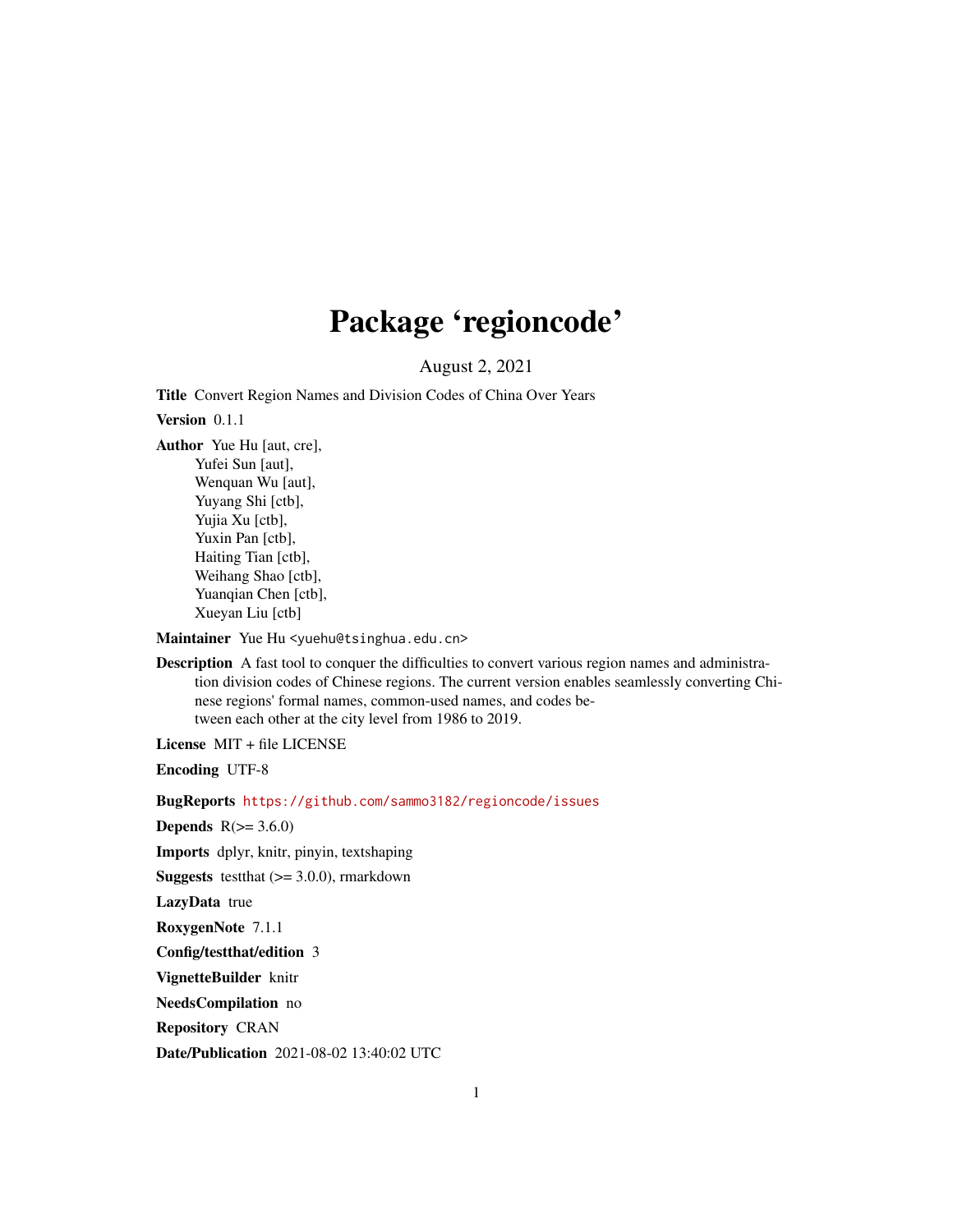### <span id="page-1-0"></span>R topics documented:

| Index |  |  |  |  |  |  |  |  |  |  |  |  |  |  |  |  |  |
|-------|--|--|--|--|--|--|--|--|--|--|--|--|--|--|--|--|--|
|       |  |  |  |  |  |  |  |  |  |  |  |  |  |  |  |  |  |
|       |  |  |  |  |  |  |  |  |  |  |  |  |  |  |  |  |  |

corruption *China's Corruption Investigations Dataset*

#### Description

A dataset containing information on almost 20,000 officials who were investigated during Xi Jinping's anti-corruption campaign.

#### Usage

corruption

#### Format

A data frame with 6 variables:

province 2-digit province number

prefecture Prefecture name in Chinese

county County name in Chinese

province\_id 6-digit province number

prefecture\_id 6-digit province number

county\_id 6-digit province number

#### Source

<https://dataverse.harvard.edu/dataset.xhtml?persistentId=doi:10.7910/DVN/9QZRAD> # link where you got the data if there is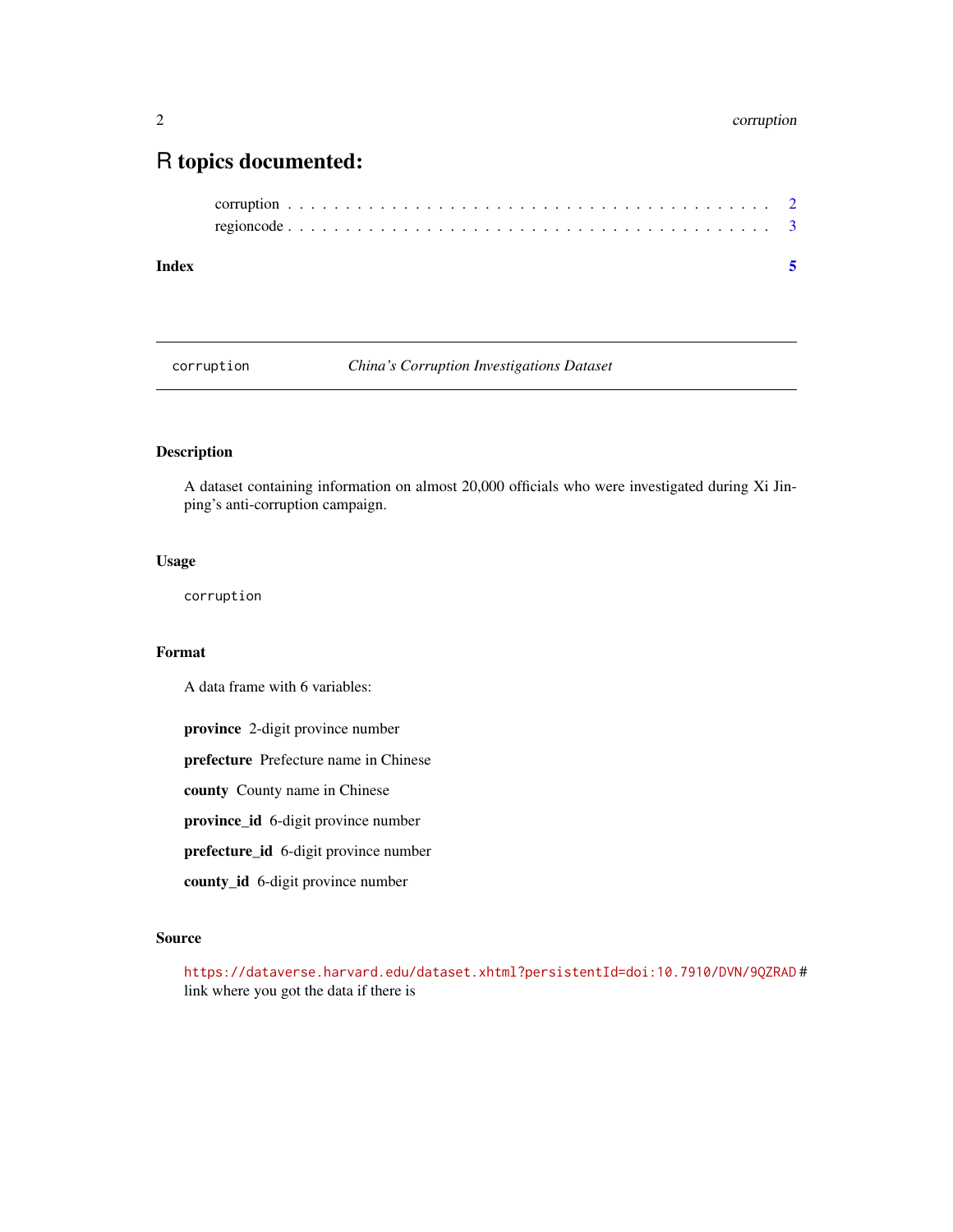<span id="page-2-0"></span>regioncode *regioncode*

#### Description

regioncode is developed to conquer the difficulties to convert various region names and administration division codes of Chinese regions. In the current version, regioncode enables seamlessly converting Chinese regions' formal names, common-used names, and geocodes between each other at the prefectural level from 1986 to 2019.

#### Usage

```
regioncode(
 data_input,
 year_from = 1999,
 year_to = 2015,
  convert_to = "code",
  incomplete_name = "none",
  zhixiashi = FALSE,
  to_dialect = "none",
  to_pinyin = FALSE,
 province = FALSE
\mathcal{L}
```
#### Arguments

| data_input      | A character vector for names or a six-digit integer vector for division codes to<br>convert.                                                                                                                                                                                                                                                                                                                                                                                                                                                                                                                                                                                                  |
|-----------------|-----------------------------------------------------------------------------------------------------------------------------------------------------------------------------------------------------------------------------------------------------------------------------------------------------------------------------------------------------------------------------------------------------------------------------------------------------------------------------------------------------------------------------------------------------------------------------------------------------------------------------------------------------------------------------------------------|
| year_from       | A integer to define the year of the input. The default value is 1999.                                                                                                                                                                                                                                                                                                                                                                                                                                                                                                                                                                                                                         |
| year_to         | A integer to define the year to convert. The default value is 2015.                                                                                                                                                                                                                                                                                                                                                                                                                                                                                                                                                                                                                           |
| convert_to      | A character indicating the converting methods. At the prefectural level, valid<br>methods include converting between codes in different years, from codes to re-<br>gion names, from region names to division codes, from region names or division<br>codes to sociopolitical area names, and between names in different years. The<br>current version automatically detect the type of the input. Users only need to<br>choose the output to be codes (code), names (name) or area (area). The de-<br>fault option is code. When province is TRUE, one can also choose abbre,<br>abbreTocode, abbreToname, and abbreToarea to convert between names/codes<br>and abbreviations of provinces. |
| incomplete_name |                                                                                                                                                                                                                                                                                                                                                                                                                                                                                                                                                                                                                                                                                               |
|                 | A character to specify if a short name of region is used. See the Details for more<br>information. The default is "none". Other options are "from", "to", and "both".                                                                                                                                                                                                                                                                                                                                                                                                                                                                                                                         |
| zhixiashi       | A logic string to indicate whether treating division codes and names of mu-<br>nicipality directly under the central government (Only makes a difference for<br>prefectural-level conversion). The default value is FALSE.                                                                                                                                                                                                                                                                                                                                                                                                                                                                    |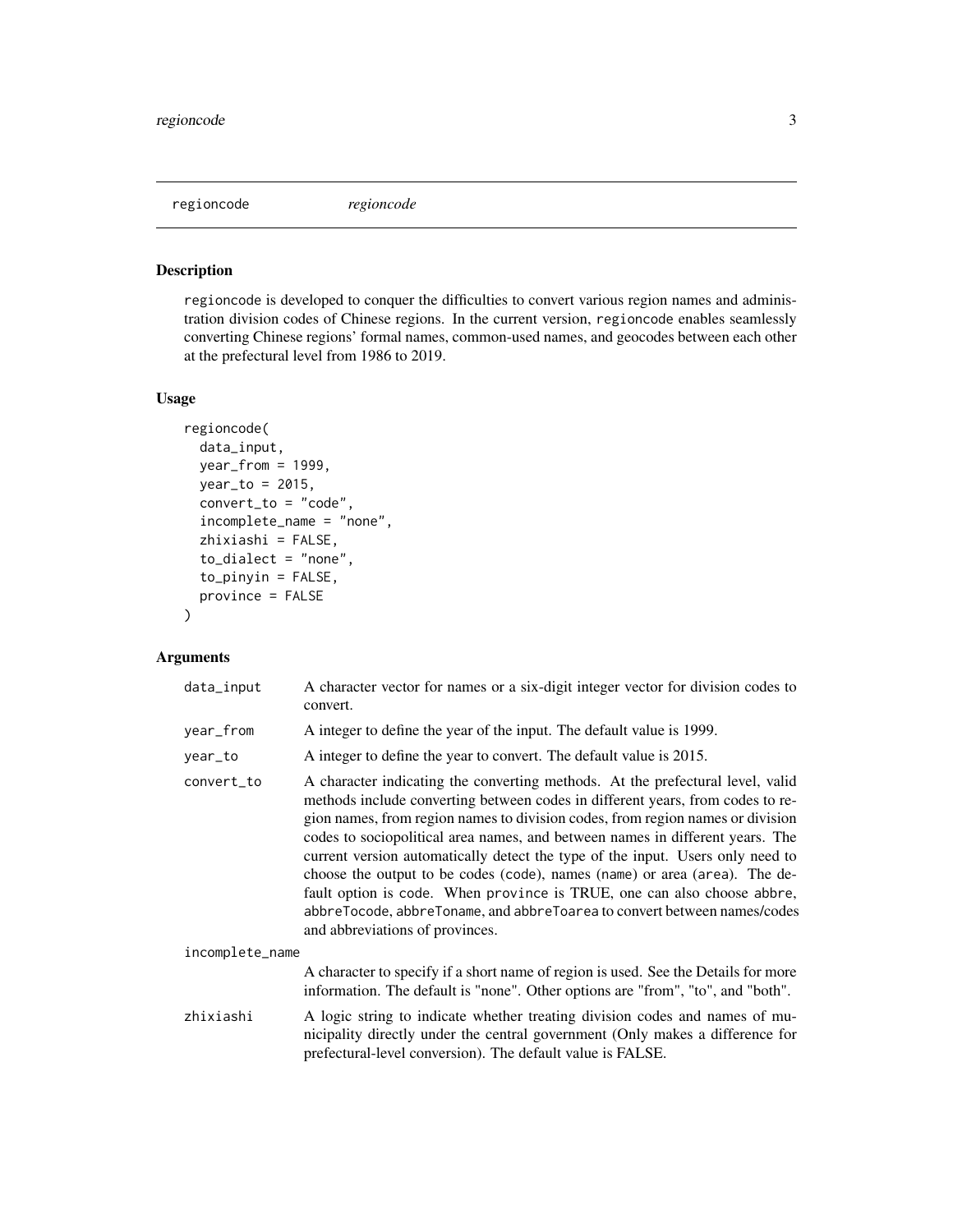| to_dialect | A character indicating the language transformation. At the prefectural level,<br>valid transformation include dia_group,dia_sub_group. At the province level,<br>valid transformation is dia super. The default value is "none". When province |
|------------|------------------------------------------------------------------------------------------------------------------------------------------------------------------------------------------------------------------------------------------------|
|            | is TRUE, one can also choose dia_super to get the language zone of provinces.                                                                                                                                                                  |
| to_pinyin  | A logic string to indicate whether the output is in pinyin spelling instead of<br>Chinese characters. The default is FALSE.                                                                                                                    |
| province   | A logic string to indicate the level of converting. The default is FALSE.                                                                                                                                                                      |

#### Details

In many national and regional data in China studies, the source applies incomplete names instead of the official, full name of a given region. A typical case is that "Xinjiang" is used much more often than "Xinjiang Weiwuer Zizhiqu" (the Xinjiang Uygur Autonomous Region) for the name of the province. In other cases the "Shi" (City) is often omitted to refer to a prefectural city. regioncode accounts this issue by offering the argument incomplete\_name. The argument has four options: "none", "from", "to", and "both".

- "none": no short name will be used for either input or output;
- "from": input data is short names instead of the full, official ones;
- "to": output results will be short names;
- "both": both input and output are using short names.

The argument makes a difference only when code or name are chose in convert\_to. Users can use this argument together with name to convert between names and incomplete names.

#### Value

The function returns a character or numeric vector depending on what method is specified.

#### Examples

```
# library(regioncode)
# regioncode(data_input = corruption$prefecture_id,
# year_from = 2016,
# year_to = 2017)
```